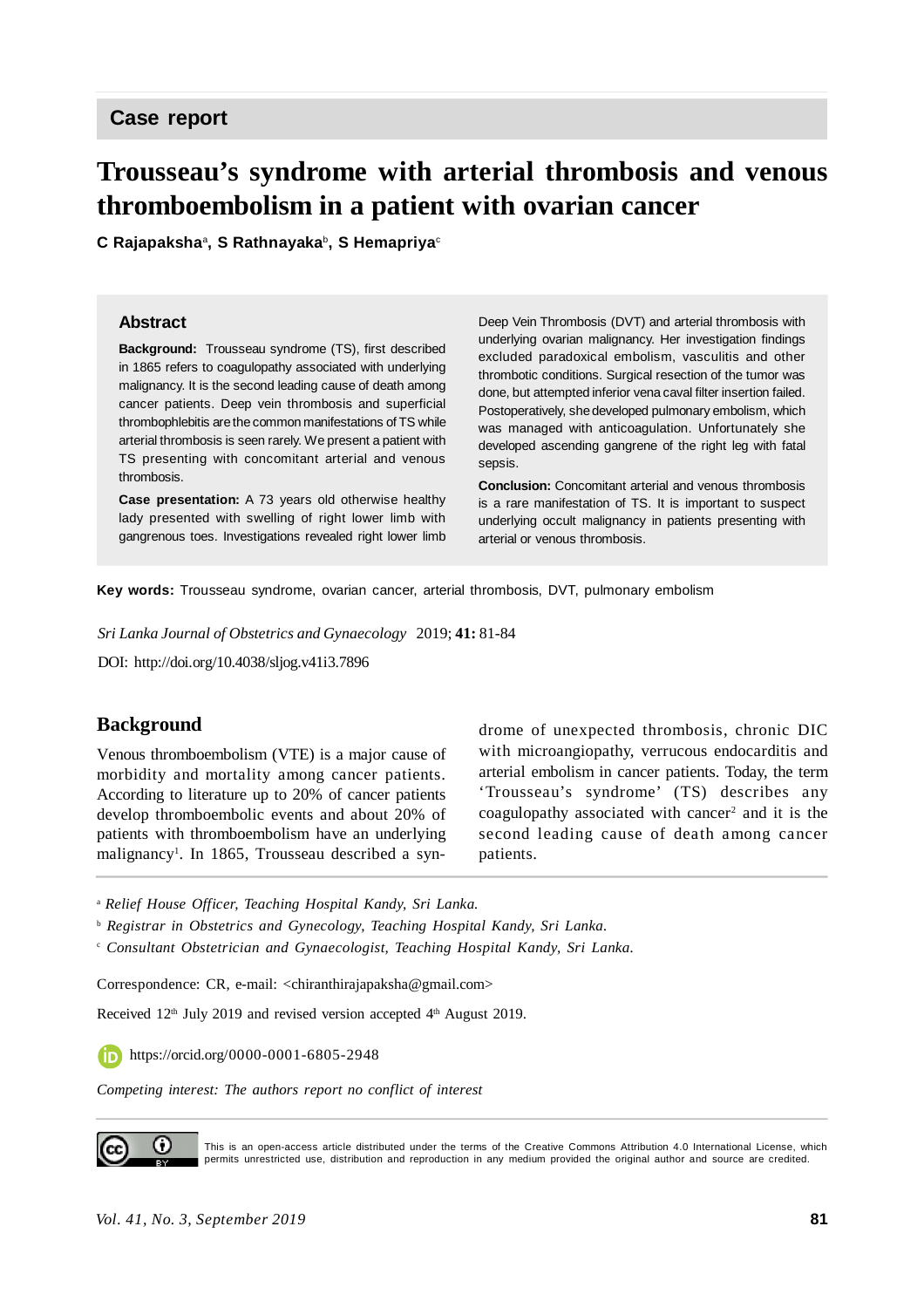We report a challenging case of an elderly lady with ovarian cancer whose initial presentation was recurrent deep vein thrombosis (DVT) and arterial thrombosis.

## **Case presentation**

In May 2019 a 73 years old lady presented with painful right leg swelling with blackish discoloration of both  $3<sup>rd</sup>$  and  $4<sup>th</sup>$  toes for 3 days. She was a mother of 2 children and had reached menopause about 20 years ago.

She had a history of right leg DVT extending up to external iliac vein 8 months back. Investigations identified a pelvic mass. She was started on warfarin, but had defaulted clinic follow up after a few weeks and has not continued warfarin thereafter. She denied recent leg trauma or immobilization. There was no fever, shortness of breath (SOB) or hemoptysis.

On examination there was swelling of right leg up to thigh with gangrenous  $3<sup>rd</sup>$  and  $4<sup>th</sup>$  toes. The popliteal, dorsalis pedis and posterior tibial arterial pulsations were absent. She had no cardiac murmurs or lung signs. Abdominal examination revealed a hard fixed pelvic mass. Liver and spleen were not enlarged and there was no free fluid.

In view of her history of DVT, a recurrent DVT was suspected. However absent distal pulses with gangrene was consistent with concomitant arterial thrombosis or embolism. She was started empirically on intravenous heparin. Lower limb arterial doppler showed absent distal flow with possible obstruction at right profunda femoris artery. CT angiogram confirmed the presence of 100% obstruction at the same artery at mid-thigh level (Figure 1). Her basic hematology, renal and liver function tests were normal. Ultrasound of the pelvis showed a 9cm  $\times$  7cm  $\times$  6cm mass with solid and cystic areas, papillary projections and increased vascularity, suggesting an ovarian carcinoma. Her CA-125 level was 70.9 (0-35), ESR was 60 mm/ 1 st hour, and Anti Nuclear antibody and anti cardiolipin antibody titers were negative.

A malignant pelvic mass causing pelvic vein compression resulting in DVT was diagnosed. However, concomitant arterial occlusion in this patient was unusual. Possible mechanisms considered were, hypercoagualability due to malignancy, local inflammation secondary to DVT predisposing adjacent arterial thrombosis, paradoxical embolism, vasculitis or other primary hypercoagulable states. Paradoxical embolism was excluded by a normal echocardiogram. Her investigations were also not in keeping with vasculitis or other conditions like myeloproliferative diseases, antiphospholipid antibody syndrome or paroxysmal nocturnal hemoglobinuria.



Figure. **CT Angiogram of the patient – posterior view.**

Following a multi-disciplinary meeting with contributions from an anaesthetist, gynaecologist, interventional radiologist and a vascular surgeon it was decided to initially insert an IVC filter to prevent pulmonary embolism (PE) and perform a laparotomy to stage and debulk the malignancy. Vascular bypass surgery was to be planned afterwards. Insertion of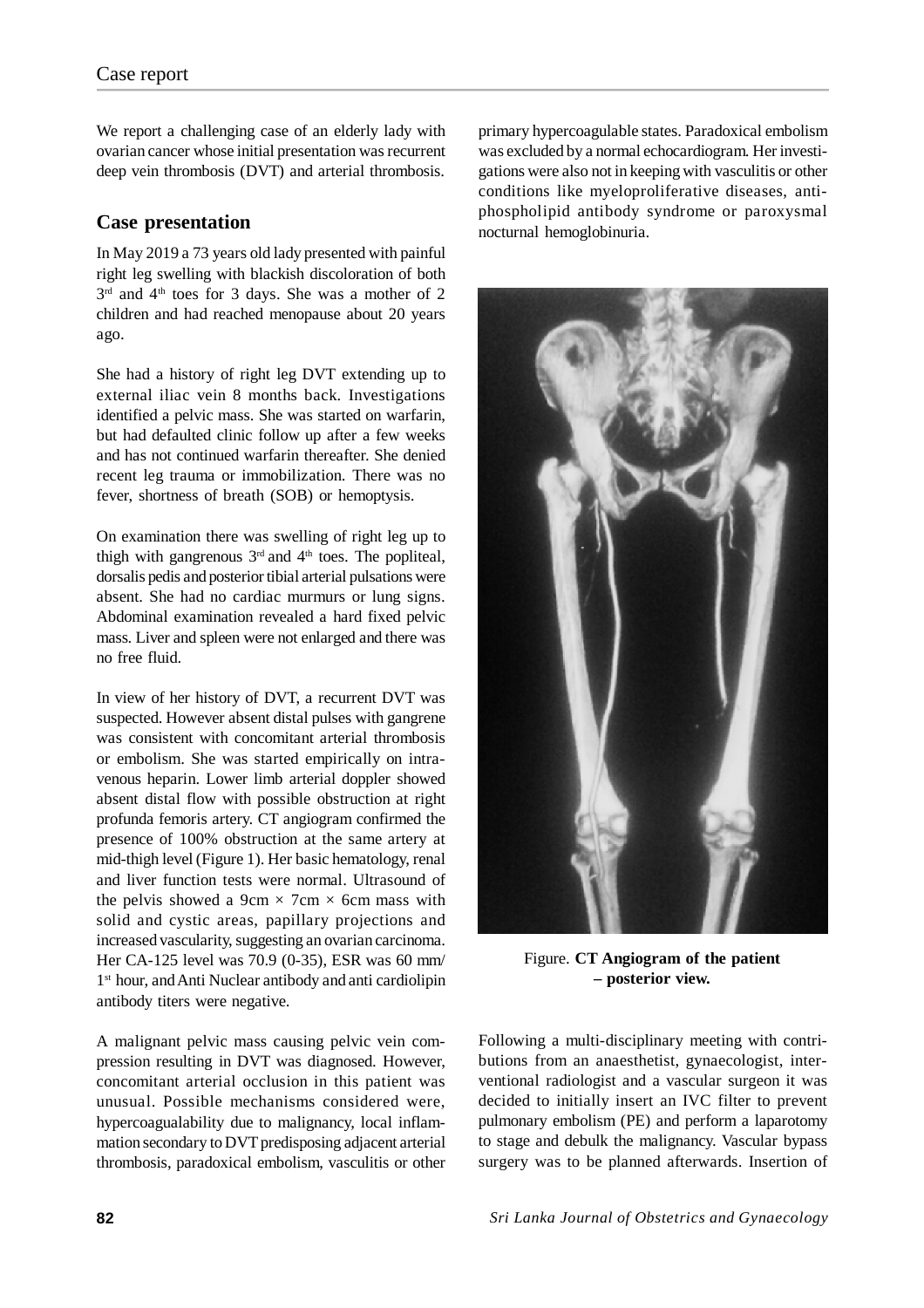IVC filter was abandoned due to poor visualization. Intraoperatively a large adnexal mass was found infiltrating into pelvic walls with no metastasis. Total abdominal hysterectomy and bilateral salphingooophorectomy was performed. While on anticoagulation she developed acute SOB and desaturation on the second postoperative day, secondary to PE, which was confirmed by a CTPA. Due to recent major surgery, it was decided not to thrombolyse. Anticoagulation and supportive management was continued. Tumor histology showed a high-grade serous micropapillary adenocarcinoma of ovary.

A few days later she developed ascending gangrene of right leg with sepsis. She was started on broadspectrum antibiotics and a foot amputation was offered. She was not in a state to give consent. Her next of kin did not give consent for amputation even after explaining the consequences. Despite aggressive management at the intensive care unit with broadspectrum antibiotics she passed away several days later.

## **Discussion**

The term TS describes unexpected thrombosis that precedes the diagnosis of an occult visceral malignancy or appears concomitantly with the tumor<sup>2</sup>. Initially it was thought that mucin-producing tumors cause TS, but recently it was identified that tumors not producing mucin such as malignancies of pancreas (8.1%), lung (5.1%) and intestines (4.9%) are also associated with the development of  $TS<sup>3</sup>$ .

Malignancy induced production of procoagulants and inhibition of synthesis of anticoagulants such as antithrombin III were the initially proposed mechanisms for TS. Later, bioactive agents produced by angiogenic epithelium causing hypercoagulability, such as tissue factor and cystine proteinases were discovered. In addition, malignancies increase platelet activation and cause endothelial dysfunction<sup>4</sup>. Cancer treatments including chemotherapy also add to the risk of thrombosis<sup>4</sup>.

Manifestations of TS include DVT and superficial thrombophlebitis. Arterial thrombosis is extremely rare and very few cases have been reported<sup>5</sup>. We were unable to find a patient who had all three DVT, PE and arterial thrombosis during the literature survey. Coronary artery disease and ischemic stroke have been described in association with malignancies but causal

relationship is uncertain due to presence of comorbidities<sup>6</sup>.

Despite the advances in understanding the pathophysiology of TS, a diagnostic marker has not been identified. It is therefore largely a diagnosis of exclusion. We believe we were able to exclude most of the possible contributing factors for her presentation before diagnosing TS.

Definitive management for TS is removal of the causative tumor. Ideally an IVC filter should be inserted to prevent PE during and after surgery. Anticoagulation is recommended in all patients with TS. Conventional heparin is the drug with most benefit. In addition to its usual action, heparin interrupts carcinoma-mucin dependent adhesion phenomenon and neutralizes various cytokines and chemokines, further reducing thrombotic risk. Even though LMWHs are more convenient and effective, they do not confer those additional benefits<sup>7</sup>. There is no evidence for using vitamin K antagonists or novel oral anticoagulants in TS.

# **Conclusion**

Concomitant arterial and venous thrombosis is rare in TS. It is important to suspect underlying occult malignancy in patients presenting with arterial or venous thrombosis. Further studies are required to identify diagnostic markers and set management guidelines for TS.

# **Acknowledgements**

The authors wish to acknowledge the contributions from departments of haematology, radiology and vascular surgery of Teaching Hospital Kandy for the care of the patient.

#### **Authors' contributions**

All the authors contributed to the diagnosis and management of the patient. CR prepared the manuscript. All the authors reviewed and approved the final manuscript.

# **References**

1. Metcalf RL, Fry DJ, Swindell R, McGurk A, Clamp AR, Jayson GC, Hasan J. Thrombosis in ovarian cancer: a case control study. Br J Cancer. 2014; 110: 1118-1124. doi: 10.1038/bjc.2014.3